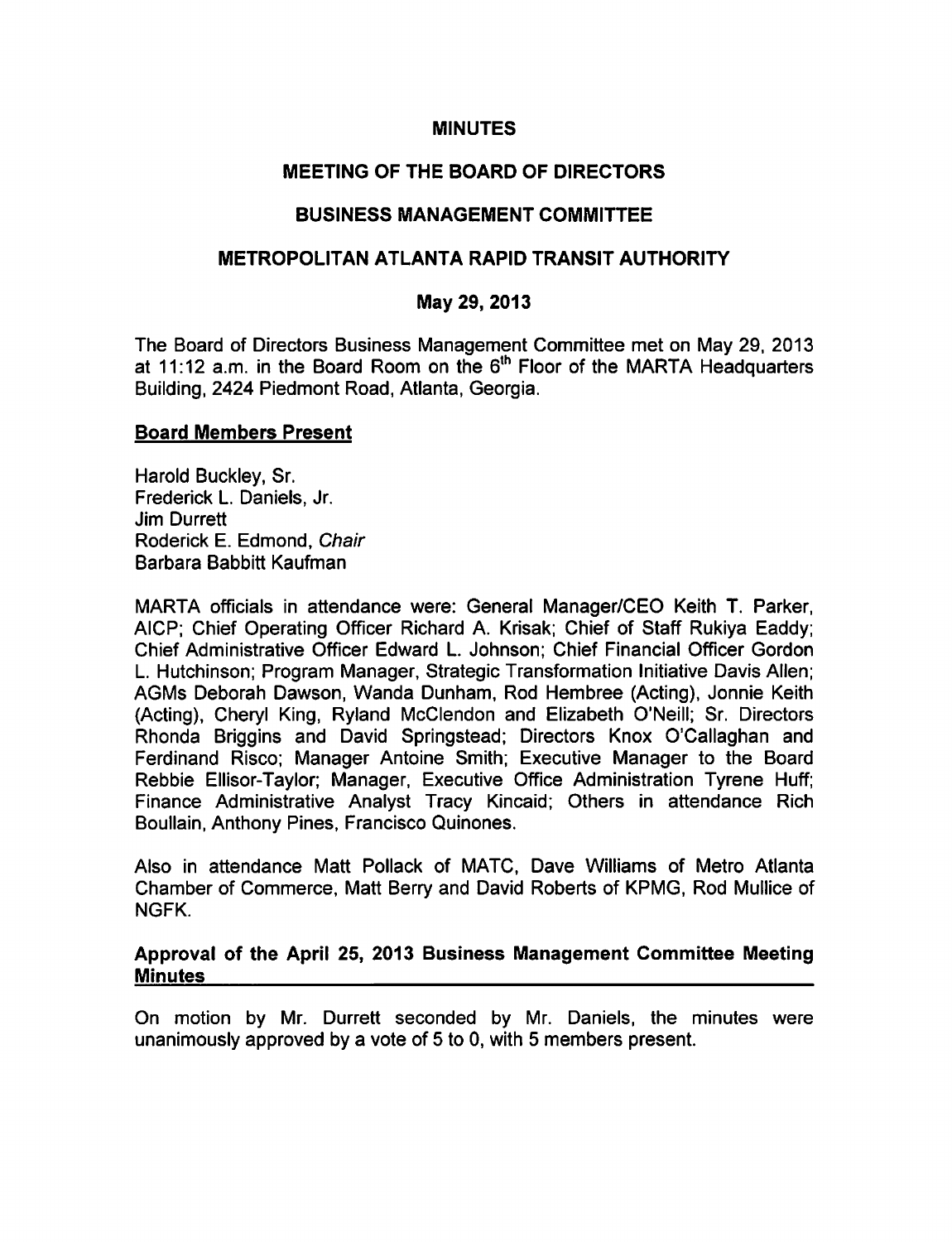# Resolution Authorizing the Execution of a Federal Transit Administration New Freedom Program Subqrant Agreement with Douglas County

Mr. O'Callaghan presented this resolution for Board of Directors' approval authorizing the General Manager/CEO or his delegate to execute, on behalf of MARTA, a Federal Transit Administration (FTA) New Freedom Program subgrant agreement with Douglas County, which would pass-through \$51,900 in FTA New Freedom funding to the County. Douglas County's Department of Multi-Modal Transportation Services would utilize this funding to assist in providing transportation vouchers and travel training for persons with disabilities residing in Douglas County. The Atlanta Regional Commission (ARC) has programmed this federal funding at Douglas County's request in the Metropolitan Transportation Improvement Program (TIP).

On motion by Mr. Durrett seconded by Mr. Buckley, the resolution was unanimously approved by a vote of 5 to 0, with 5 members present.

### Resolution Authorizing the Execution of a Federal Transit Administration New Freedom Program Subgrant Agreement with Rockdale County

Mr. O'Callaghan presented this resolution for Board of Directors' approval authorizing the General Manager/CEO or his delegate to execute, on behalf of MARTA, a Federal Transit Administration (FTA) New Freedom Program subgrant agreement with Rockdale County, which would pass-through \$38,000 in FTA New Freedom funding to the County. Rockdale County would utilize this funding to provide continuing support to their transportation voucher program for persons with disabilities.

On motion by Mr. Durrett seconded by Mr. Buckley, the resolution was unanimously approved by a vote of 5 to 0, with 5 members present.

# Resolution Authorizing the Execution of a Federal Transit Administration Grant and Corresponding IGA Amendment for Atlanta Streetcar Project Transit Improvements

Mr. O'Callaghan presented this resolution for Board of Directors' approval authorizing the General Manager/CEO or his delegate to execute a Federal Transit Administration (FTA) grant on behalf of MARTA and corresponding amendment to the Intergovernmental Agreement (IGA) with the City of Atlanta and the Atlanta Downtown Improvement District (ADID), which would fund capital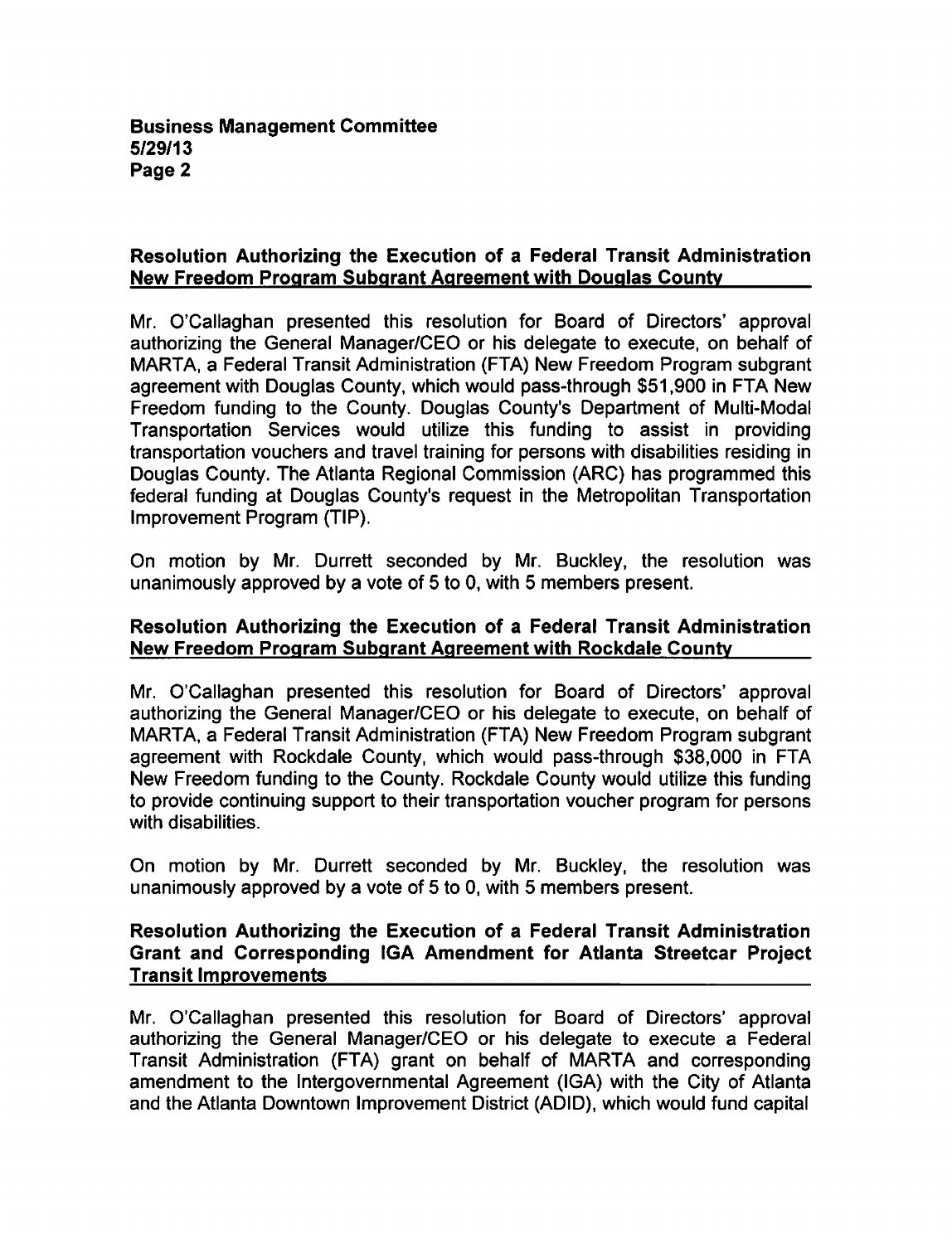cost activities associated with Transit Enhancements and construction improvements on the Atlanta Streetcar project. The proposed grant would provide \$5,004,581 in Federal FY 2013 flexible Surface Transportation Program (STP) funds, as recently designated for this project by the Atlanta Regional Commission (ARC) in the Metropolitan Transportation Improvement Program (TIP). The required 20 percent local matching share would be provided by Invest Atlanta on behalf of the City of Atlanta.

Mr. Durrett asked if these are new funds found by ARC.

- Mr. O'Callaghan said yes.
- Dr. Edmond asked if overages from subprimes were included.

Mr. Boullain said yes.

Dr. Edmond asked if MARTA will receive any administrative fees.

Mr. O'Callaghan said this grant does not include administrative fees.

Dr. Edmond said he would like to know what it is costing MARTA. The Authority may be asked in the future to act in good faith.

Mr. Parker said staff will prepare a report for the Board.

On motion by Mr. Durrett seconded by Mr. Buckley, the resolution was unanimously approved by a vote of  $5$  to  $0$ , with  $5$  members present.

### Resolution Authorizing an Increase in the Contract Value for RFP P22915 Annual Management Audits

Mr. Allen presented this resolution for Board of Directors' approval authorizing an increase in the contract value for RFP P22915, Annual Management Audits, to an amount not to exceed \$430,774.00 to provide for the performance of the Annual Management Audit for 2013 and to further provide for implementation services for a portion of the recommendations of the 2012 Annual Management Audit.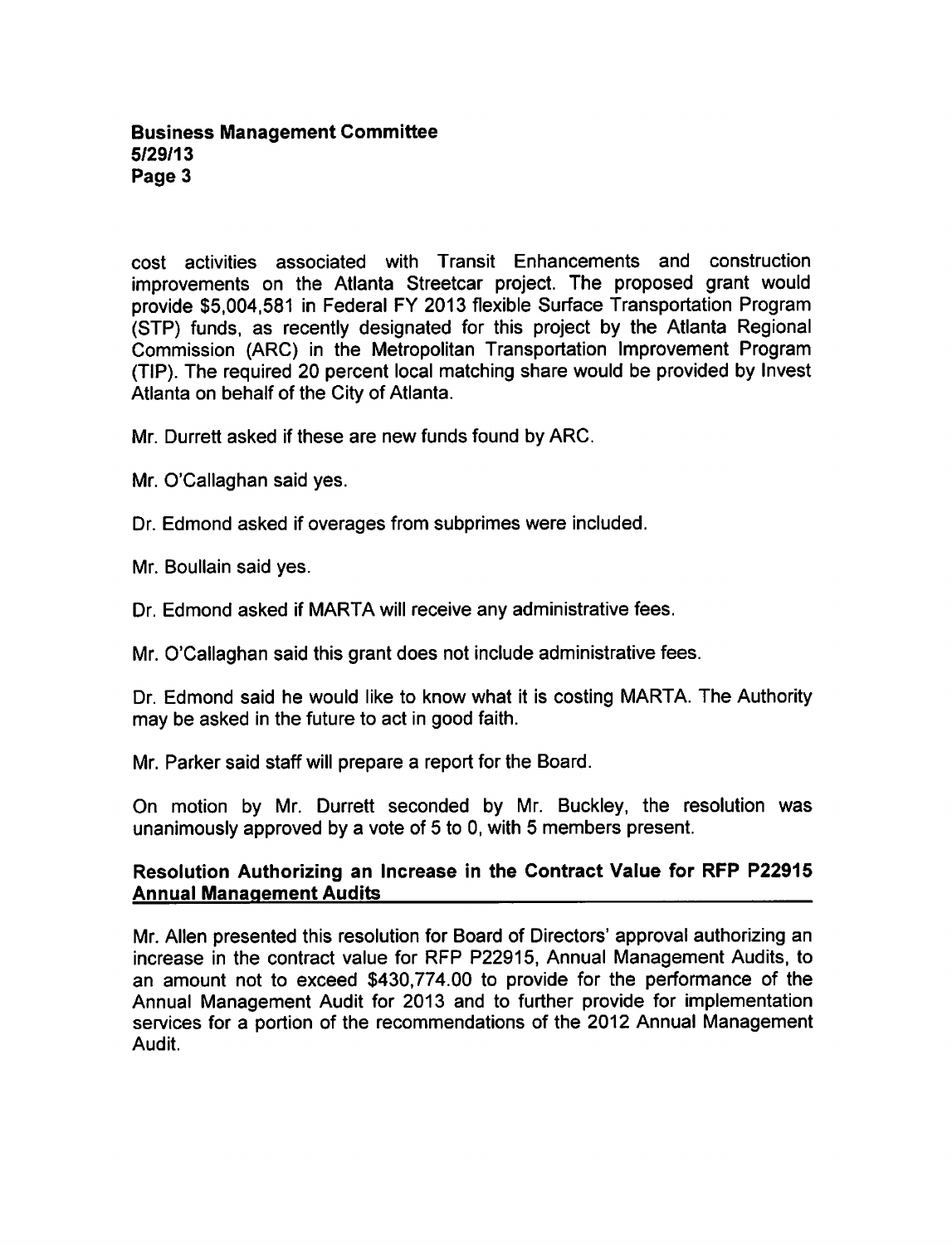Mr. Daniels asked what are the specific deliverables for this increase.

Mr. Allen said primarily this increase would go towards assisting in the development of a strategy to outsource Human Resources and Payroll.

On motion by Mr. Durrett seconded by Mr. Buckley, the resolution was unanimously approved by a vote of 5 to 0, with 5 members present.

# Briefing - FY2014 Operating and Capital Budgets Public Hearings Results

Mrs. Briggins briefed the Committee on the results of the FY2014 Operations and Capital Budgets Public Hearings.

# Community Outreach Prior to Public Hearings

- MARTA Community Bus and Outreach in Stations
	- $\circ$  Cinco de Mayo Festival, Centennial Olympic Park May 5<sup>th</sup> (Spanish Only)
	- $\circ$  Decatur Station May 13<sup>th</sup>
	- $\circ$  Lindbergh Station May 15<sup>th</sup>

# Public Hearings

- $\blacksquare$  Tuesday, May 14<sup>th</sup> at 7:00 PM
	- North Fulton Service Center
	- Decatur Maloof Auditorium
- **Tuesday, May 16<sup>th</sup> at 7:00 PM** 
	- Atlanta MARTA HQ
	- Adamsville Recreation Center (South Fulton)

# Distribution - Faith Community

- Peachtree Road UMC
- **Peachtree Road Presbyterian**
- **E** Mount Vernon Presbyterian
- **Elizabeth Baptist**
- West Hunter Street Baptist
- **Love Center**
- **Ebenezer Baptist**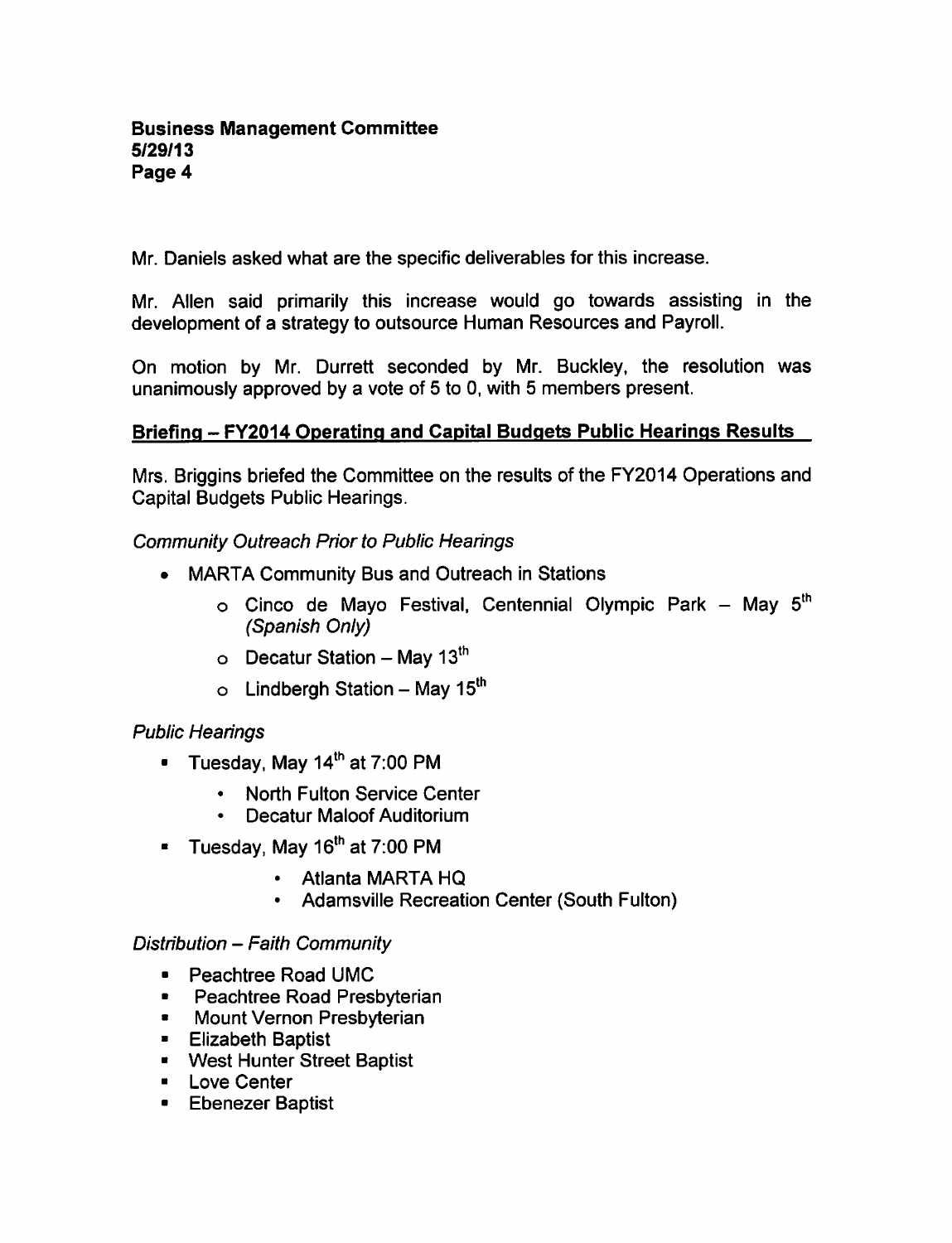- Central UMC
- **Friendship Baptist**
- **Greater Piney Grove**
- Woods Memorial Baptist
- Cascade UMC
- Mount Carmel
- **East Point First Mallalieu**
- World Changers
- Antioch Baptist
- Clairmont Presbyterian
- Columbia Drive UMC
- Clairmont Hills Baptist
- New Birth Missionary
- New Piney Grove
- Greenforest Baptist
- <sup>1st</sup> Church of Christ Decatur
- The Temple
- Concerned Black Clergy

# Flyer Distribution - Asian Community

- $\blacksquare$ Chinese Community Center
- Dinho Super Market
- Vietnamese Market/Buford Highway
- **F** Hong Kong Market Jimmy Carter Blvd.
- $\blacksquare$  Super H-Mart Doraville/Peachtree Industrial & I-285
- $\blacksquare$  Happy Valley Restaurant Jimmy Carter Blvd.
- Buford Farmers Market Media Distribution Desk
- **E** Asian American Resource Center Gwinnett
- Korean Community Center Buford Highway
- Ho Pin Market Media Table
- Atlanta Chinese Community Church
- Center for Pan Asian American Community Services

# Advertisement

- AJC
- ACE Ill/Champion
- Crossroads & So DeKalb County
- **Neighbor Newspapers**
- $\blacksquare$ Mundo Hispanico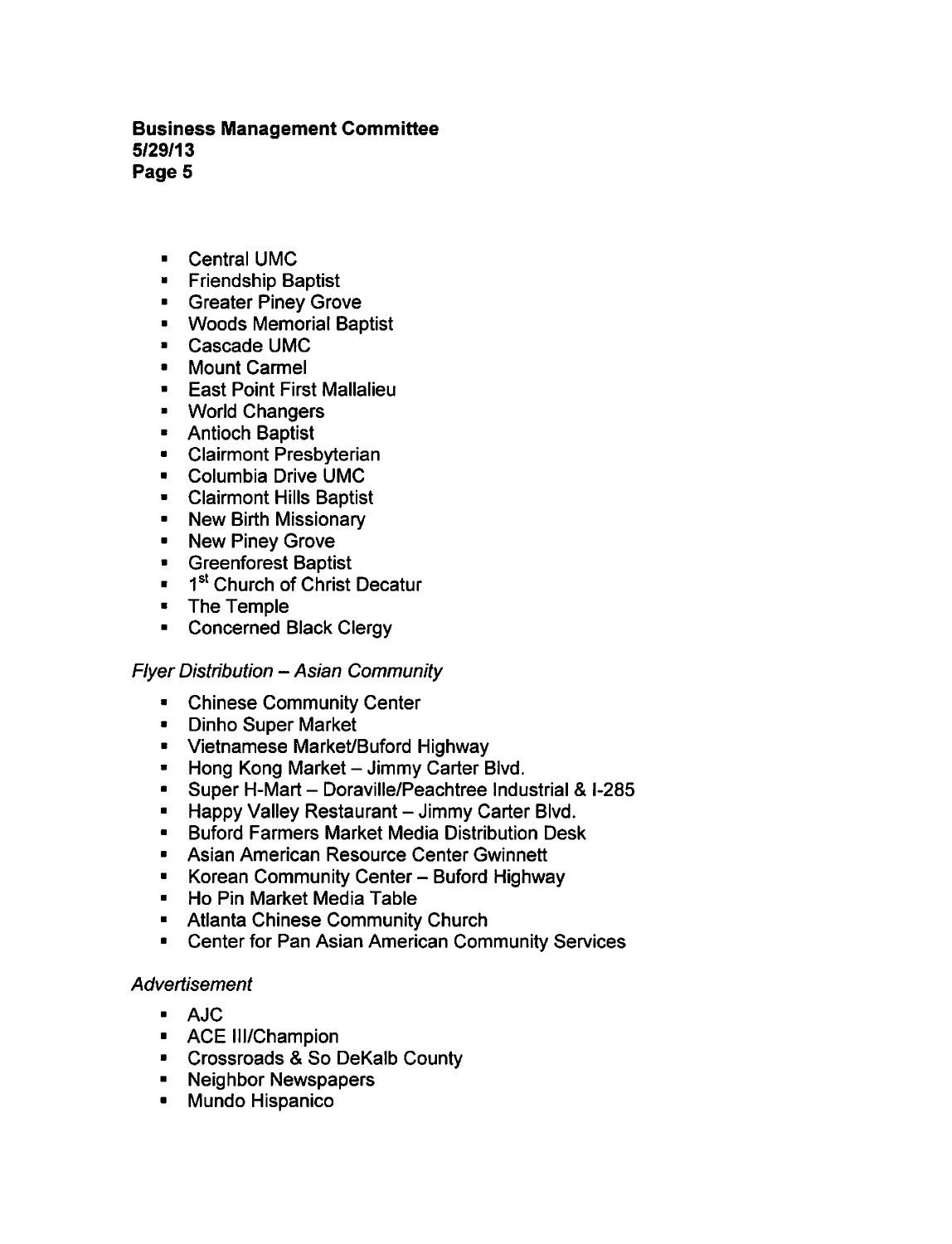Public Hearings Attendance

- Tuesday, May 14<sup>th</sup> at 7:00 PM  $\blacksquare$ 
	- North Fulton Service Center
		- $\cdot$  Attendance  $-2$
		- $\bullet$  . Speakers
		- Media  $-0$  $\bullet$
	- Decatur Maloof Auditorium  $\bullet$ 
		- $\cdot$  Attendance  $-27$
		- Speakers  $-12$
		- $\cdot$  Media 0
- $\blacksquare$  Tuesday, May 16<sup>th</sup> at 7:00 PM
	- Atlanta MARTA HQ
		- $\cdot$  Attendance  $-18$
		- $\cdot$  Speakers 10
		- $\bullet$ Media - 0
	- Adamsville Recreation Center (South Fulton)  $\bullet$ 
		- $\cdot$  Attendance  $-6$
		- $\bullet$ Speakers  $-5$
		- Media  $-0$  $\bullet$

Common Comments during Public Hearings

- Serious Issues with Mobility Services  $\bullet$ 
	- On-time performances
	- Requested courtesy calls for late arrivals
	- Major no-show and late issues
	- Customer service issues
- Customers spoke out against KPMG Study and Privatizations  $\bullet$ 
	- Service will worsen under a private contractor
	- MARTA employees will lose their jobs
	- Will not save taxpayers money
- Happy to hear that we're planning to re-open restrooms
- Happy to hear no fare increase this year $\bullet$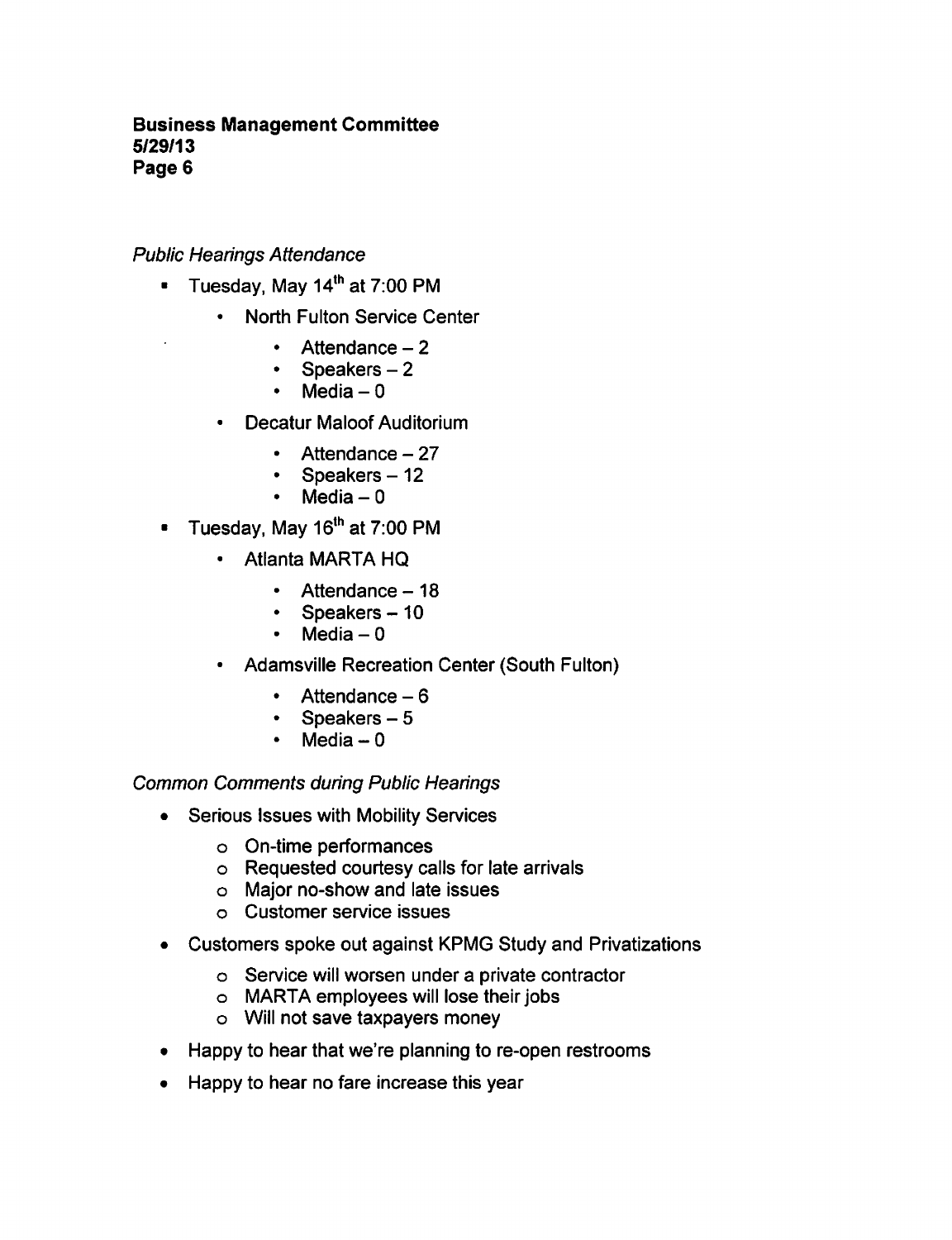Dr. Edmond asked if MARTA received any consistent comments regarding the Budget.

Ms. Briggins said no.

Mr. Daniels asked about MARTA's Community Bus.

Ms. Briggins said MARTA's Community Bus has been very well received. The Senior/Elderly community has voiced concerns about not being able to attend Public Hearings  $-$  the community bus will allow MARTA to go to them for mini hearings.

### Resolution to Adopt the Fiscal Year 2014 Operating and Capital Budgets

Mr. Allen presented this resolution for Board of Directors' approval to adopt the Fiscal Year 2014 Operating and Capital Funds Budgets. This resolution also allows for the utilization of prior year carry-over to subsidize operating and capital costs. In accordance with the MARTA Act, the Board is required to adopt the Fiscal Year 2014 Budgets on or before the last day of the current Fiscal Year following a public hearing and review of said Budgets.

Mr. Daniels said service restoration is being projected for 2017. He asked if the Authority can look at restoring service any sooner.

Mr. Parker said it is Management's intention to come back for an amendment to the Budget. Staff is confirming some numbers for additional revenue in advertising and retail. MARTA is taking an aggressive look at the pros and cons and these will be brought back to the Board for consideration.

On motion by Mr. Durrett seconded by Mr. Buckley, the resolution was unanimously approved by a vote of 5 to 0, with 5 members present.

### Briefing - March Year-to-Date FY 2013 Budget Variance Analysis and Financial KPIs

Mr. Allen briefed the Committee on the March Year-to-Date FY 2013 Budget Variance Analysis and Financial KPIs.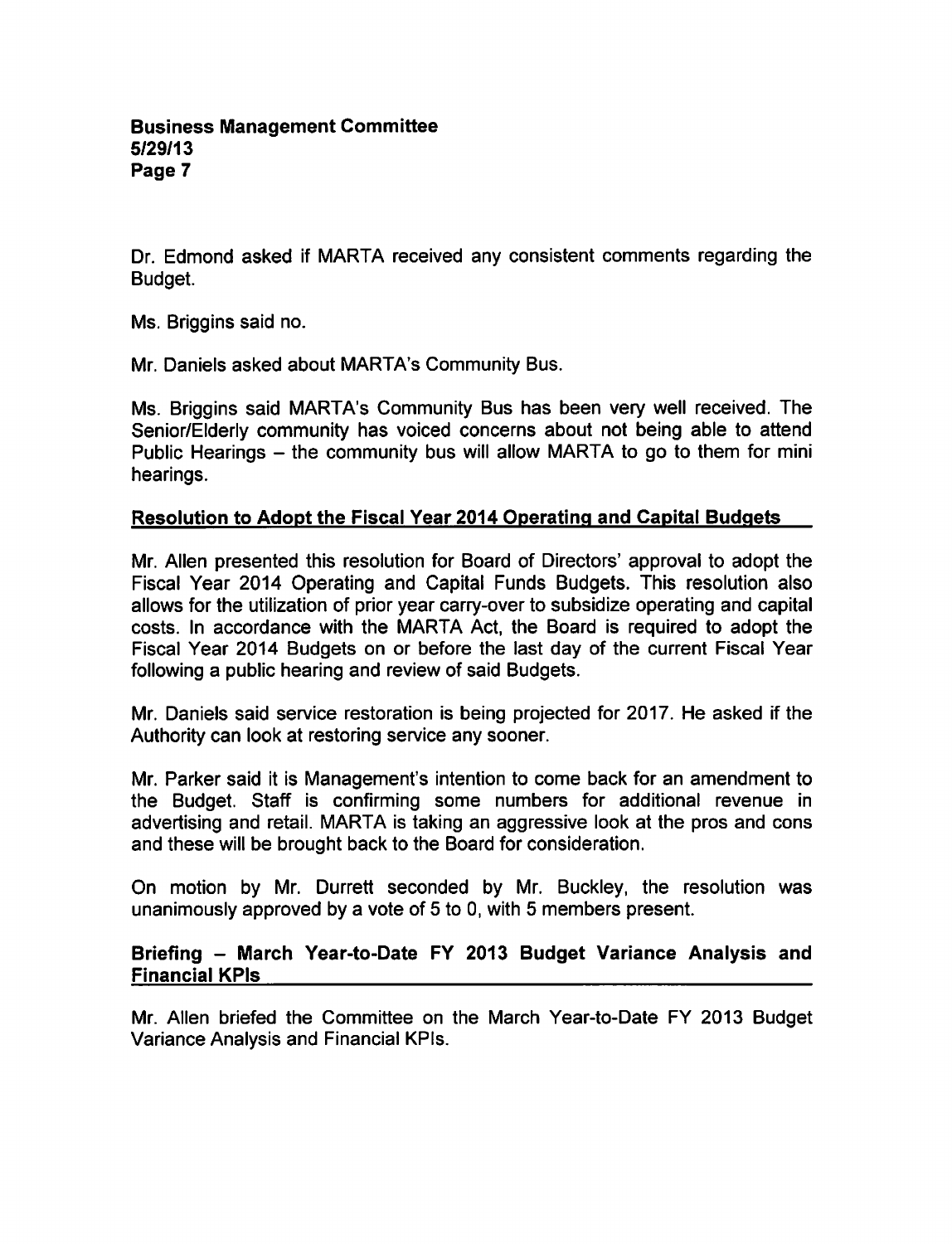During the month of March, total net revenues were 0.4% less than budget (unfavorable) due to:

- 1) an unfavorable variance of \$1.0M or 8.6% in Passenger Revenue due to ridership being lower than projected
- 2) an unfavorable variance of \$1.3M or 20.4% in Federal Assistance due to an anticipated decrease in eligible Preventive Maintenance reimbursable expenses – this was offset by a favorable variance in Other Revenue

Also during the month, total net expenses were \$3.6M or 10% less than budget (favorable) primarily due to:

- 1) a favorable variance of \$2.2M or 11.7% in Salaries & Wages due to vacancies
- 2) a favorable variance of \$1.8 or 16.0% in Benefits due to vacancies and healthcare being less than planned

On a March year-to-date-basis, actual Revenues were favorable by \$1.6M or 0.5%. Of this amount, Sales Tax receipts were favorable by \$4.2M or 3.4% which was offset by Federal Assistance (6.8%) due to an anticipated decrease in eligible Preventive Maintenance reimbursable expenses.

The net overall favorable result in total Revenue was primarily due to the combined effects of the following:

- Sales Tax receipts over-performing (3.4%) relative to plan on a March  $\bullet$ YTD basis as forecasted by the Georgia State Economic Forecasting **Center**
- Passenger Revenue was slightly lower than budget (1.2%) even though YTD ridership was lower than projected by 3.4%; Revenue associated with selling of breeze cards, which are unrelated to trip making revenue, account for the slight difference in percentages; additionally, the cost of fare media is no longer included as a contra revenue item
- Station Parking was lower at 16% below budget; some factors causing this is a decreased requirement for long term lots due to decreased travel, as well as suspected increased fare evasion tactics
- Lease Income was below budget by 3.9% primarily due to the TOD Ground leases not yielding as planned due to timing differences (\$149K) and the Amortized Lease Income (\$150K) due to the unwinding of two defeased lease transactions/traunches in June 2012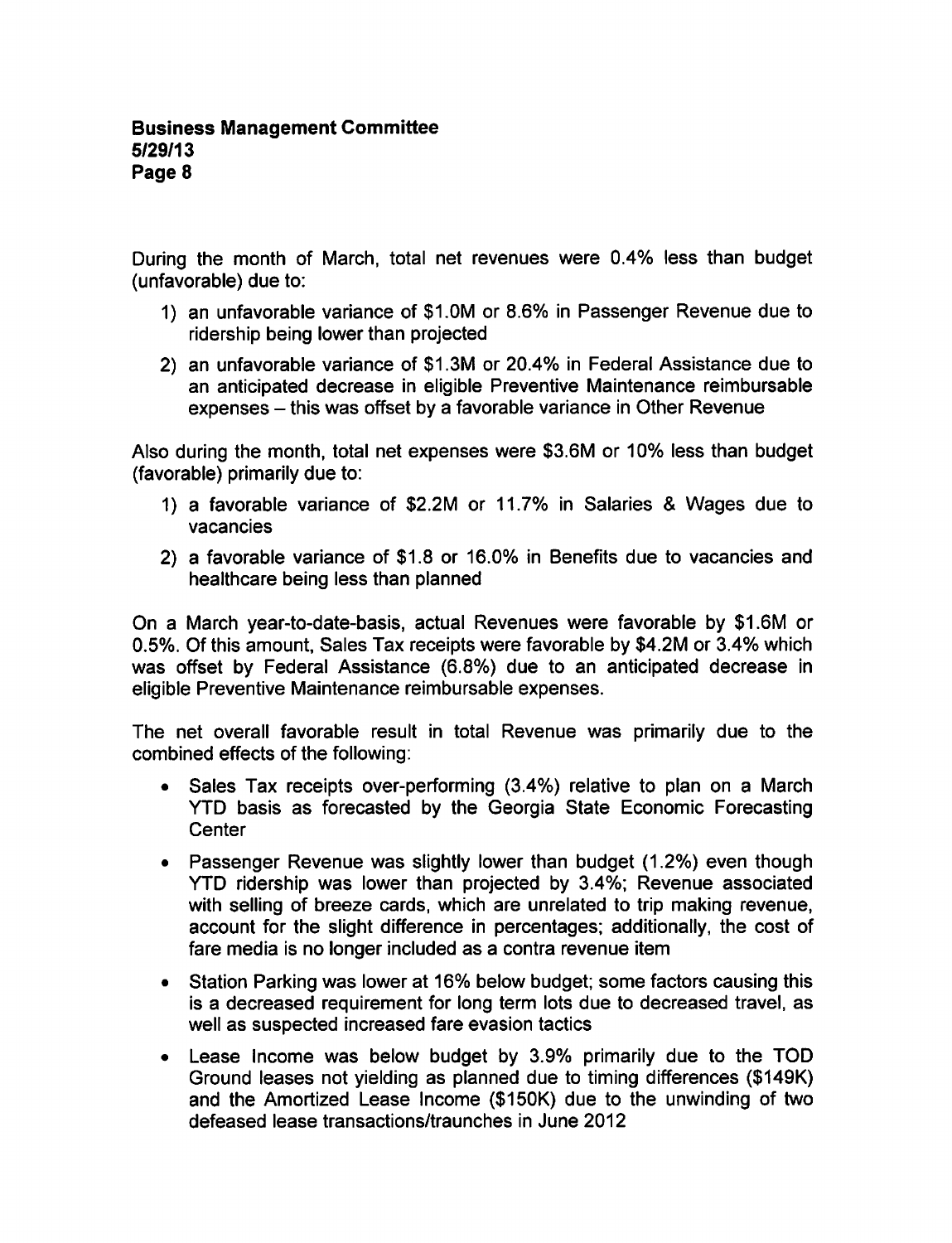- Federal Assistance was below budget by \$3.7M or 6.8% due to an anticipated decrease in eligible Preventive Maintenance reimbursable expenses.
- Other Revenues were above budget by \$3.0M or 52.8% due to the receipt of the Alternative Tax Rebate (\$2.5M)

On a March year-to-date basis, net operating budget expenses were under budget (favorable) by \$30.5M or 9.5% primarily due to the combined effects of the following:

- Salaries & wages were favorable by \$15.9M or 9.5%
- Overtime Expenses were \$2.0M or 12.2% over budget (unfavorable) which is an offsetting impact of the vacancies
- $\bullet$  Benefits were under budget by \$9.1 M or 9.2%
- Contractual Services were \$1.2 or 6.0% under budget (favorable) primarily due to timing differences
- CNG Fuel was \$0.5M or 14.2% under budget due to running fewer miles than planned
- Diesel Fuel was \$0.5M or 6.1% under budget also due to running fewer miles than planned
- Other Materials & Supplies were unfavorable by \$1.7M or 8.1%
- Other Non-Labor charges were \$2.1M or 9.1% under budget
- Capital charges were favorable at \$4.8M or 12.8% under budget

# Sales Tax Subsidy

- The Year-to-Date actual Net Operating Surplus of \$11.1M requires a sales tax subsidy of 45.7%, which is favorable to the budget
- The Annual Budgeted Sales Tax Subsidy is 59.9%

# Key Performance Indicators

- March Budget Variance
	- The budget variance for the month of March was favorable at 9.99% below budget, mostly due to a favorable variance in labor cost (vacancies); the 2013 Fiscal Year-to-Date (months of July through March) budget variance remains favorable at 9.50% below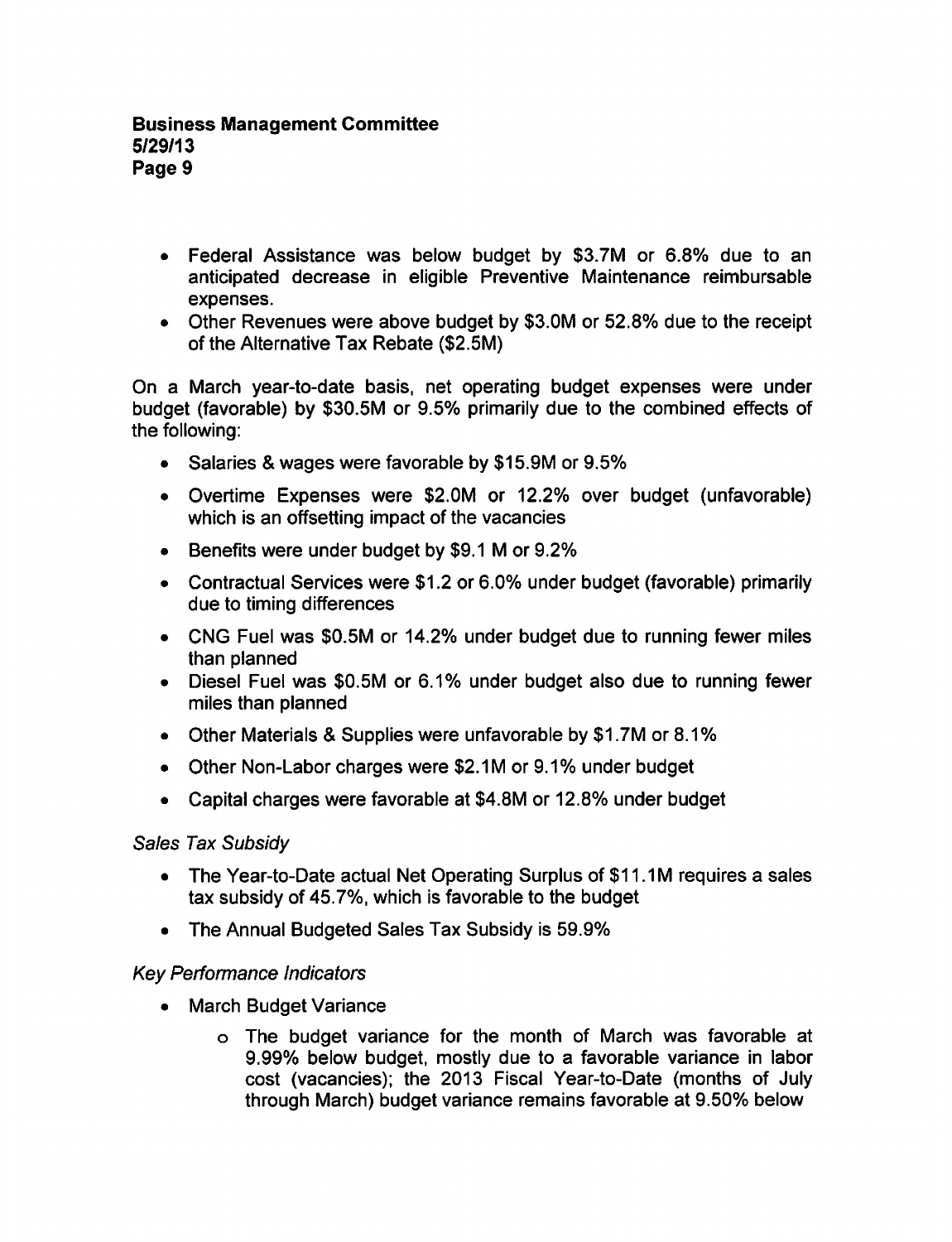budget, mostly due to favorable variances in labor (vacancies), contractual services and fuel costs

- Combined Ridership
	- Combined Ridership for the month of March was 10.6M unlinked passenger boardings, falling short of the forecasted 11.4M by 812K or 7.1%; the 2013 Fiscal Year-to-Date (months of July through March) Combined Ridership of 97.2M unlinked trips is lower than forecasted 101.4M by 4.2M or 3.4%
- Bus Cost Per Passenger Trip
	- The Cost per Bus Passenger Trip of \$3.36 in March was better than the forecast of \$3.66 by \$0.30 or 8.2% this favorable variance was due to net under-runs in budgeted expenses; the 2013 Fiscal Yearto-Date (months of July through March) Cost per Bus Passenger Trip of \$3.37 is better than the forecasted \$3.66 by \$0.29 or 7.9% this favorable variance is due to net under-runs in budgeted expenses
- Rail Cost Per Passenger Trip
	- The Cost per Rail Passenger Trip of \$2.46 in March was better than the forecast of \$2.58 by \$0.12 or 4.7% this favorable variance was due to net under-runs in budgeted expenses; the 2013 Fiscal Yearto-Date (months of July through March) Cost per Rail Passenger Trip of \$2.41 is better than the forecasted \$2.58 by \$0.17 or 6.6%. This favorable variance is due to net under-runs in budgeted expenses
- Mobility Cost Per Passenger Trip
	- The Cost per MARTA Mobility Passenger Trip of \$29.70 in March was better than the forecast of \$33.21 by \$3.51 or 10.6% this favorable variance was due to net under-runs in budgeted expenses; the 2013 Fiscal Year-to-Date (months of July through March) Cost per Mobility Passenger Trip of \$32.39 is better than the forecasted \$33.26 by \$0.87 or 2.6% this favorable variance is due to net under-runs in budgeted expenses

#### Other Matters

The Committee received the March FY 2013 Key Performance Indicators report as information only.